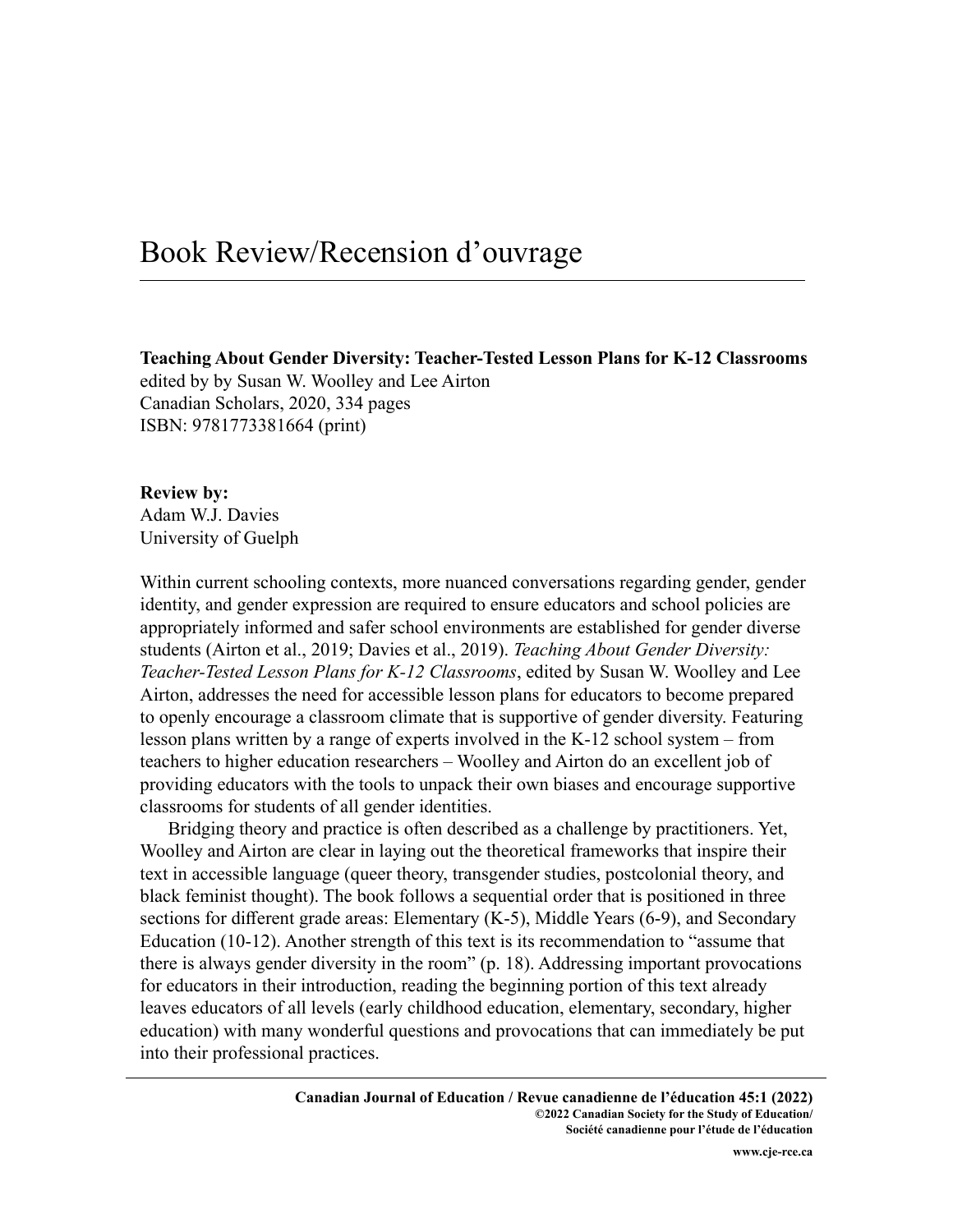Each of the three sections (K-5, 6-9, and 10-12) are split into English Language Arts; Social Studies; STEM; and, Health and Physical Education, Advisory, and Homeroom, with lessons providing recommendations for additional pedagogical materials in the form of texts or literature to scaffold discussions with students. For example, Ashleigh Talbott and Sonja Mackenzie's, "Gender Diversity: Me in HD" lesson for Health & Physical Education, Advisory, and Homeroom for Grades K-5, discusses how to use the text *Who Are You? The Kid's Guide to Gender Identity* by Brook Pessin-Whedbee (2016) pedagogically with younger students to explore a "gender continuum." Talbott and Mackenzie's lesson encourages students to design their own "HD Me" where they can express their gendered self by stylizing their representation of themselves. Educators are also encouraged in this lesson to bring out the notion that individuals change and grow in how they present and identify themselves and that shifts and changes in self-presentation are natural. Another strength of Woolley and Airton's text is how they have incorporated conversations of gender diversity with STEM (Science, Technology, Engineering, and Mathematics) – a field that has traditionally been stereotyped as lacking in social justice approaches and pedagogies.

The book begins with the introduction section where Woolley and Airton situate themselves, the theories that frame their work, and define their ideas regarding welcoming gender diversity and gender diversity curricula to move between any simple binary between transgender and cisgender (p. 8). There is also a helpful "School Climate Chart" (pp. 14-15) that locates each of the lessons on a continuum form little tolerance of gender diversity to full inclusion and integration of gender nonconformity and fluidity. This chart will be helpful for educators in terms of positioning their respective school climates and which lessons might be the most appropriate to begin with in terms of their own students. The first section of the book (K-5) features some standout lesson plans for elementary years, including "Using Read-Alouds to Promote a Gender-Inclusive Learning Environment" by Alisha Sarang-Sieminski and "'All I Want to Be Is Me': Interrogating the Gender Dualism in Early Learning" by Jessica Prioletta. Prioletta's lesson plan stands out as a much-needed intervention into the heteronormative and cisnormative ideas that percolate within early childhood education. Prioletta's lesson deconstructs how gender norms and binaries are entrenched in ideas of preferred toys and activities. The second section of the book (6-9), holds all excellent lessons for the middle years, including Karleen Pendleton Jiménez's, "Gender Fanzines: Developing Gender Literacy through Popular Culture," and benjamin lee hicks' "The Festival of Puberty." The last section of the collection (10-12) offers some more advanced lessons for high school students, including notably Armen Shahnazarian's "What is Drag." The end of this text also has a helpful glossary that is accessible for educators in various stages of understandings of gender diversity and that can assist educators if they encounter terms that are unfamiliar to them in any lesson plans.

Woolley and Airton's (2020) work is truly revolutionary and provides incredible depth and diversity of perspectives for lesson plans of all ages in the K-12 spectrum that can be taken up in classrooms. Given the still incredibly Conservative current climate to